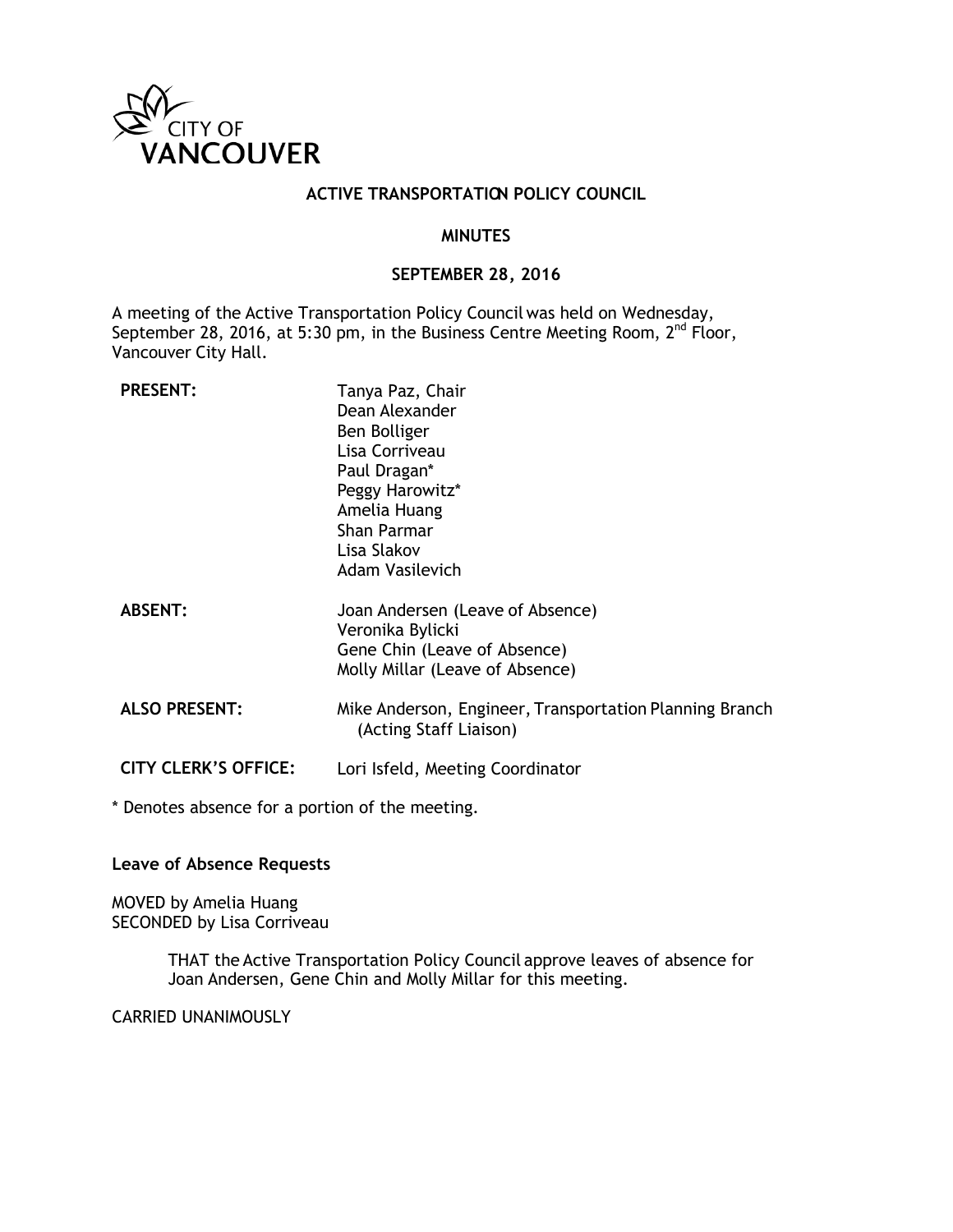#### **Approval of Minutes**

MOVED by Ben Bolliger SECONDED by Peggy Harowitz

> THAT the Active Transportation Policy Council approve the minutes of the meeting held on June 1, 2016.

CARRIED UNANIMOUSLY

# **Approval of 2017 Regular Meeting Schedule**

MOVED by Paul Dragan SECONDED by Dean Alexander

> THAT the Active Transportation Policy Council approves the following as Regular Meeting dates in 2017:

- Wednesday, February 1, 2017 5:30 7:30 pm
- Wednesday, April 5, 2017 5:30 7:30 pm
- Wednesday, June 7, 2017 5:30 7:30 pm
- Wednesday, July 5, 2017 5:30 7:30 pm
- Wednesday, September 6, 2017 5:30 7:30 pm
- Wednesday, November 8, 2017 5:30 7:30 pm

# CARRIED UNANIMOUSLY

# **1. VIVA Vancouver re: 800 Robson St**

Jennifer Sheel, Branch Manager, Public Space and Street Use Division, provided an update regarding 800 Robson, and responded to questions. Topics covered included proposed scope, characteristics, access, intersections, movement through the site, and public engagement opportunities.

# **2. Council of Councils**

The Committee discussed potential top three accomplishments for presentation at the Council of Councils on November 9, 2016.

It was agreed Ben Bolliger and Shan Parmar will prepare the presentation on behalf of the Committee.

# **3. Subcommittee Updates**

*(a) Policy Subcommittee Update*

The Committee discussed potential topics to review in the next few months.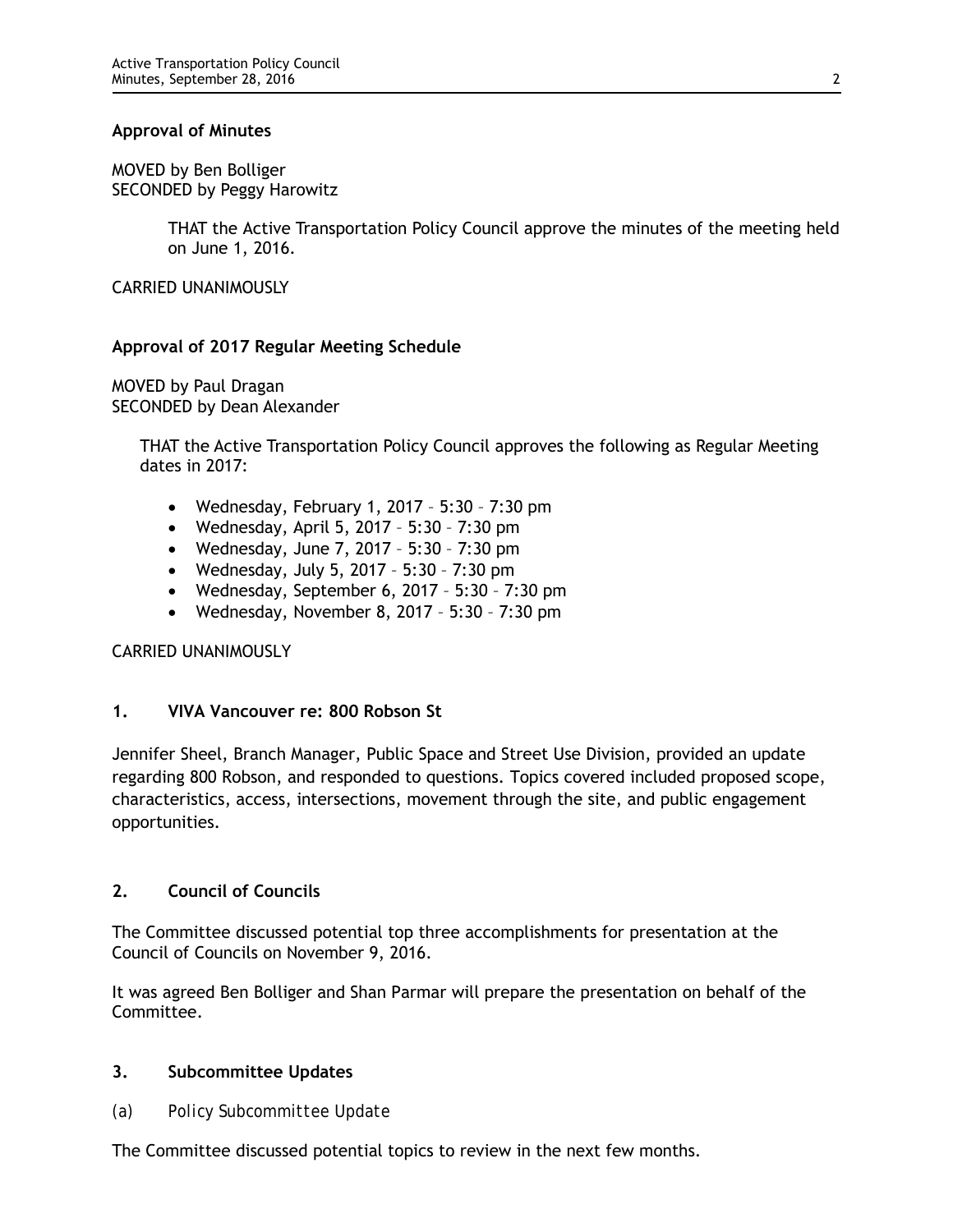*(b) Projects Subcommittee Update*

The Chair provided an update on recent activities.

*(i)* Arbutus Greenway Temporary Path

*\* \* \* \* \**

*At 6:30 pm, Paul Dragan declared Conflict of Interest on this item because he owns a business in close proximity to the proposed Arbutus Greenway. He left the meeting and returned once the item was concluded.* 

*\* \* \* \* \**

Following the Chair's introduction of the item it was,

MOVED by Dean Alexander SECONDED by Lisa Slakov

# WHEREAS

- 1. The City of Vancouver has purchased land on the Arbutus Corridor and railway ties and tracks have been promptly removed;
- 2. According to the 1995 Vancouver Greenways Plan this transportation corridor is primarily for active transportation (and future street car or passenger rail) use;
- 3. Per the purchase agreement and zoning, the City is legally required to accommodate for active transportation and rail;
- 4. The purpose of the temporary path is for the public to try it and see the possibilities of a permanent greenway in order to provide input.

THEREFORE BE IT RESOLVED THAT the Active Transportation Policy Council commends the City for prioritizing accessibility and safety over other factors;

AND FURTHER THAT the Active Transportation Policy Council recommends:

- a 6 meter wide paved temporary path with painted separation between walking and bicycling/skateboarding along the Arbutus Greenway from 5th Avenue and Fir Street to Milton Street;
- All Ages and Abilities connectivity from the temporary path to the seawall;
- making people moving via all modes feel safer at all road crossings by using effective means such as Rectangular Rapid Flashing Beacons (RRFBs) and speed bumps where no current stop sign or traffic light exists such as Marine Dr, 33rd Ave, and 16th Ave;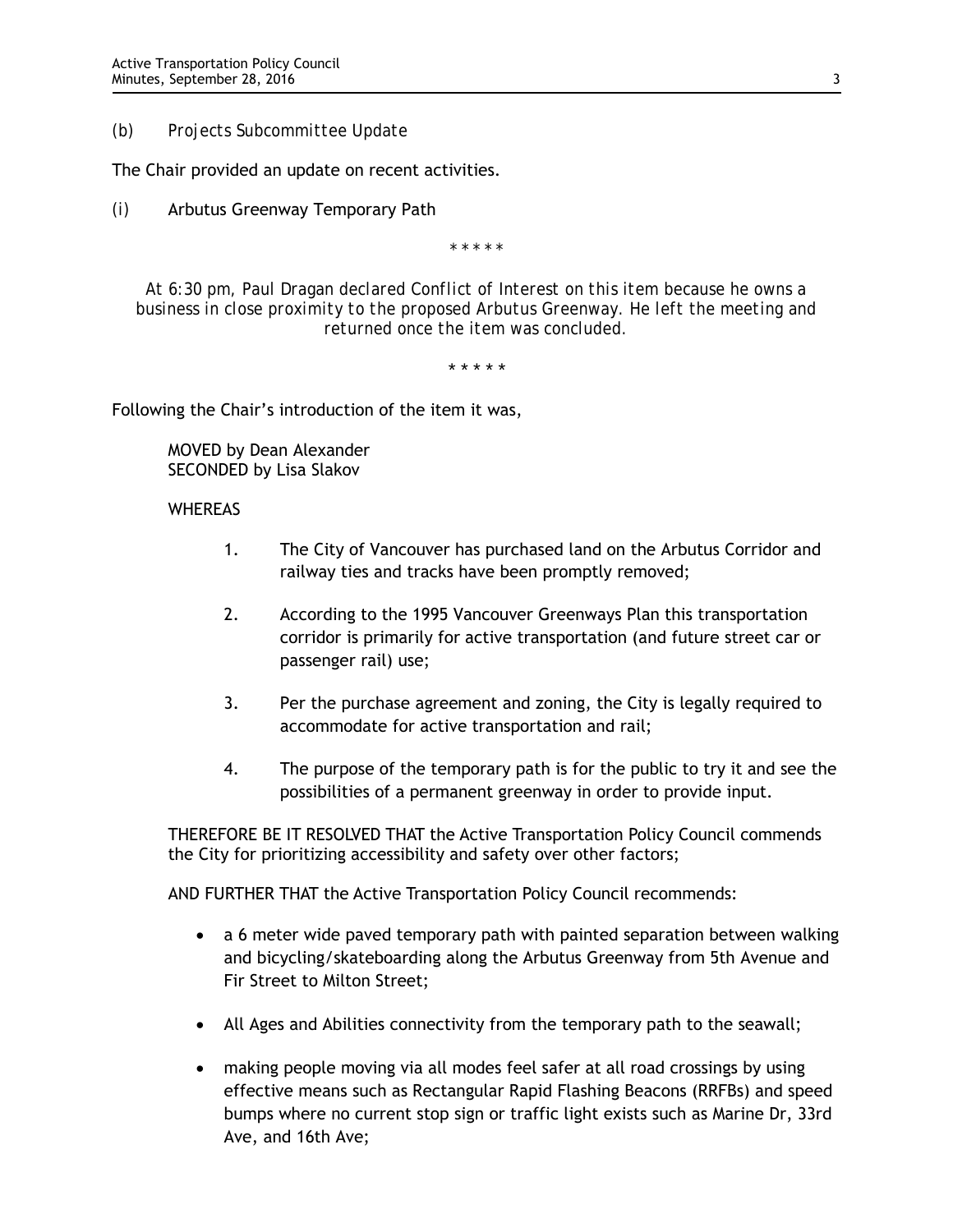- encouraging VPD enforcement of people in vehicles stopping at stop signs where for the last 15 years many people have felt little to no need;
- adding drop down curbs and ramps, lighting, and washrooms where necessary;
- benches or other seating along the way, including at the top of the ridge where there's a view of the water;
- reviewing Crime Prevention Through Environmental Design (CPTED) issues along the Arbutus Greenway;
- wayfinding with distances to help find the Arbutus Greenway as well as wayfinding with distances on the Arbutus Greenway to help find destinations and public washrooms;
- kilometre markers on the pavement; and
- asphalt or concrete pads for food carts, bike share stations, and other delights.

#### carried

The Acting Staff Liaison responded to questions regarding the north end of the proposed greenway and provided clarification on the public process and timelines for the temporary and permanent routes.

AMENDMENT MOVED by Adam Vasilevich SECONDED by Lisa Slakov

THAT the following be added as the last bullet:

• robust public engagement on the temporary path and to delay decision to after October 15' 2016.

# LOST

(Dean Alexander, Ben Bolliger, Lisa Corriveau, Peggy Harowitz, Amelia Huang, Shan Parmar, Tanya Paz and Lisa Slakov opposed) (Paul Dragan absent due to Conflict of Interest)

The amendment having lost, the motion was put and CARRIED UNANIMOUSLY with Adam Vasilevich abstaining from the vote.

*(Note: Section 145.1 of the Vancouver Charter states "Where a member present at a meeting abstains from voting, they are deemed to have voted in the affirmative".)*

*(ii)* Northeast False Creek Workshop

The Chair made note of the upcoming Northeast False Creek Workshop and requested members bring ideas and suggestions to the workshop.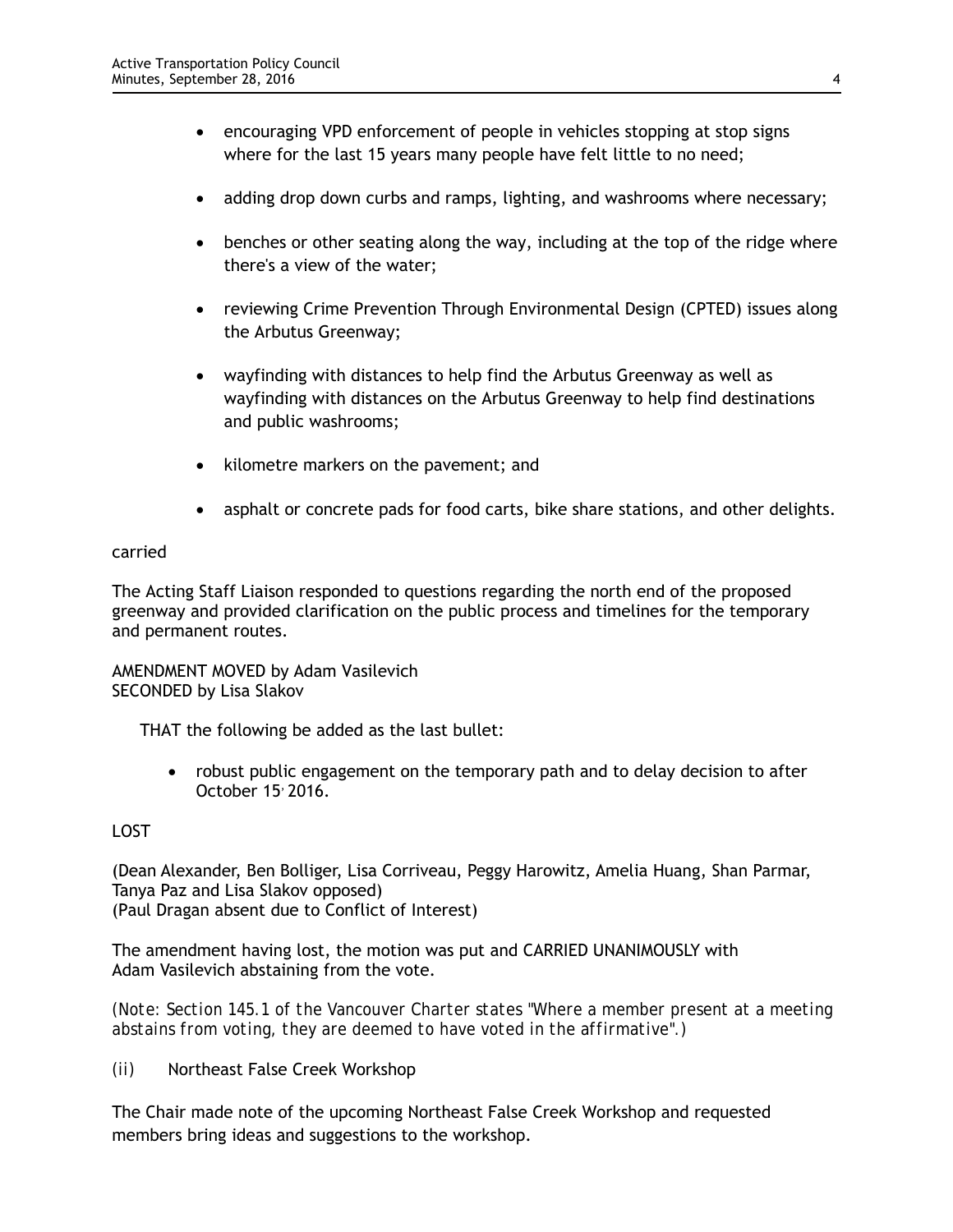# **4. City Council Liaison Update**

No reports. The Chair noted the Park Board Liaison report that had been distributed electronically.

# **5. Chair and Member Updates**

The Chair provided an update on the 2016 Pro Walk/Pro Bike/Pro Place Conference hosted by Vancouver in September, noting the event was big success. Members thanked staff for doing did an excellent job in bringing this event to Vancouver and also Council for their support.

Other topics included the 11 new bike share stations in parks and bike share vs. bike rental.

The Chair also advised that the VPD Liaison is now maternity leave and that she is seeking a temporary replacement.

*(a) Recommending next Top 10 Bike Routes – Next Steps*

The Chair noted a separate meeting is needed to brainstorm recommendations for staff.

*(b) HUB's Bike to Shop, Bike the Night, and Seaside South Path Campaign*

Lisa Slakov provided an update on HUB's Bike to Shop and Bike the Night and requested that any feedback be sent to the HUB email address. She also suggested feedback on the Seaside South Path Campaign be sent to individual Park Board Commissioners.

*(c) Car Free Day Highlights – Amelia Huang*

Amelia Huang provided the highlights of Car Free Day events, noting attendance was similar to 2015, and that the events went very well.

*(d) Vancouver Public Space Network Update*

It was noted the Vancouver Public Space Network recently had its  $10<sup>th</sup>$  anniversary.

# **7. New Business**

None

# **ADJOURNMENT**

MOVED by Adam Vasilevich SECONDED by Paul Dragan

THAT this meeting be adjourned.

CARRIED UNANIMOUSLY (Peggy Harowitz absent for the vote)